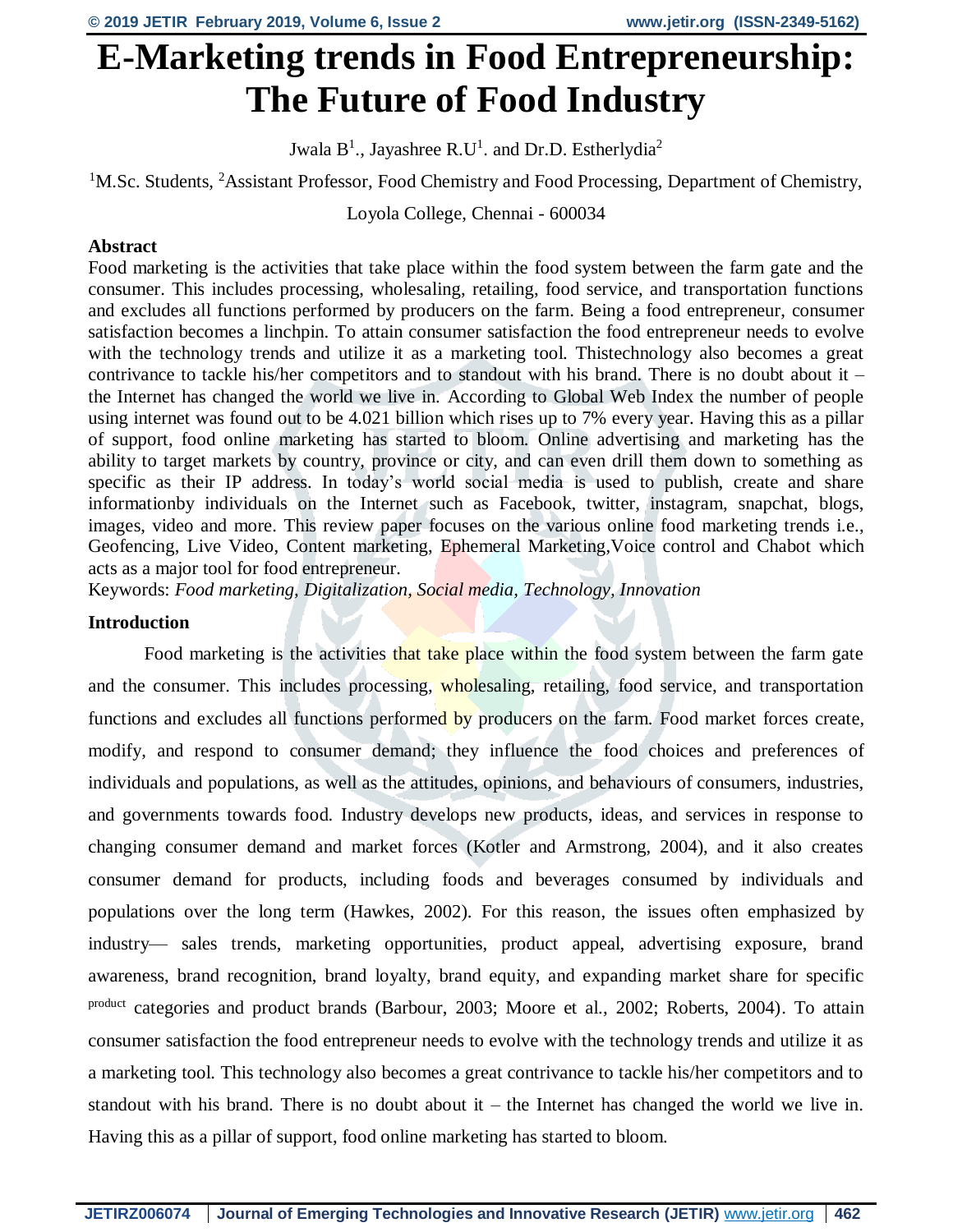# **The Food Porn or Gastro Porn**

People constantly publish/share their pictures/videos of delicious food dishes on social media. This excessive display of food pictures on Instagram, Facebook, Twitter, Snapchat, Pinterest, and other social media is often referred to as "**food porn**"( Petit O (2016). Nowadays, Online Marketing strategy are used to build brand awareness and promotepurchases by encouraging people to pass a marketing message to a targetaudience, through electronic or digital platforms. Customers act as agents to promote and endorse a company's products, and incentives are often provided to customers to distribute the promotional messages and offers. Digital marketing is that set of marketing techniques using new media to market and promote a product, a service, a brand or an organization and so on. The first step to define a digital marketing strategy is the definition of qualitative and attractive contents; they represent the so called content marketing, the most important part of the digital marketing.

#### **Virtual Food and Hungry Brain**

The pervasive visual exposure to food via digital media has been shown to exert an essential role in terms of consumption behaviours. Axel Steiger and his research group at the Max Planck Institute of Psychiatry investigated the molecular processes for the control of food consumption. They examined the specific physiological reaction of the test subjects to images showing either delicious food or nonedible objects. The concentrations of different hormones in the blood such as grehlin, leptin and insulin, which play a role in the regulation of food consumption, were measured. The researchers actually observed that the concentration of grehlin in the blood increases specifically in response to visual stimulation with food images. The exposure to images of desirable foods can trigger inhibitory cognitive processes such as self-restraint, that is, effortful processes associated with resisting the temptation that desirable foods, Using electrical neuroimaging of visual evoked potentials (VEPs), these researchers were able to demonstrate that the high-fat food images were processed differently, with this topographical difference in cortical processing showing-up pretty rapidly.

More recently, Pursey et al. (2014) conducted a meta-analysis of 60 different neuroimaging studies (involving a total of 1565 participants) that had assessed the neural response to visual food cues as a function of the weight of their participants. In this case, the results revealed that obese individuals exhibited a greater increase in neural activation in response to food as compared to non-food images, especially for high-calorie foods, in those brain regions that are associated with reward processing, reinforcement and adaptive learning, emotional processing, recollective and working memory (the amygdala, hippocampus, thalamus, posterior cingulate cortex, and caudate), executive functioning (the prefrontal cortex, caudate, and cingulate gyrus), decision making, visual processing, and motor learning and coordination, such as hand-to-mouth movements and swallowing.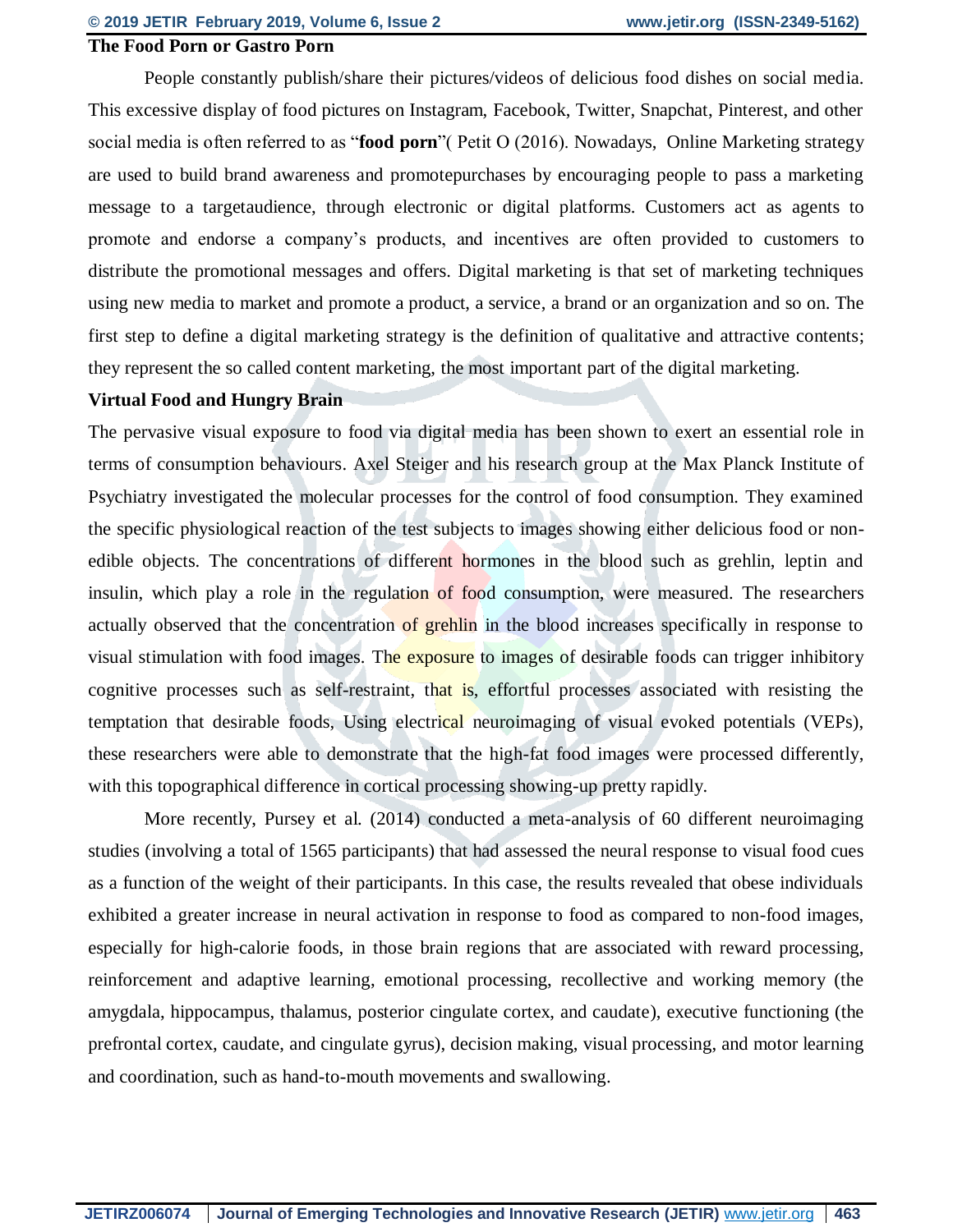

**Fig 2. Influence of Digital Marketing on Consumer Perception of Food and Food Choices**

This virtual food and brain hunger impacts greatly the **Total Product Experience**. This TPE approach is built on the following four principles:

1. **Multisensory perception**: products are perceived by humans using all their sensory systems, i.e. more than the proverbial five sense systems, and there are many ways the systems interact

2. **Top-down effects**: ideas, expectations, information, emotions, in addition to direct sensory perception affect the perception, and liking, of products

3. **Consumer-product interactions**: the inter – action of consumers with a food product ranges much wider than just oral ingestion

4. **Unconscious influences**: there is much information about food products and their sensory perception than is consciously and volitionally available to a consumer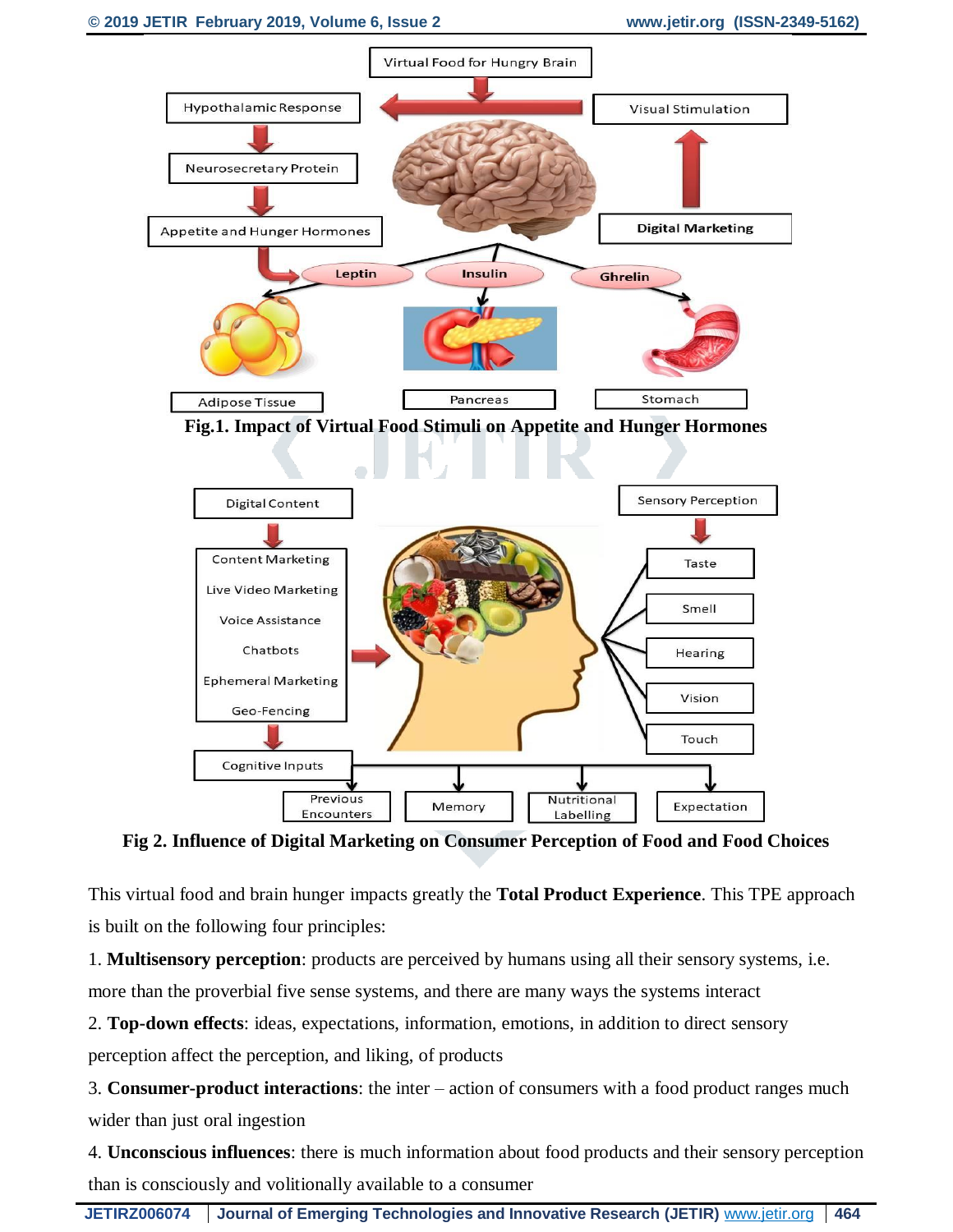# **Content Marketing and its impact on food business**

According to Rowley (2008) content marketing can be defined as a management process where a firm identify, analyse, and satisfy customer demand to gain profit with the use of digital content distributed through electronic channels. Information is integral to marketing. Content marketing evolves to be powerful marketing tactic in the digital fast moving information driven world. Customers realize the power of knowledge and information can lead to better purchasing decisions. There are several features put down in the study for content marketing and that is: Localisation, personalisation, Emotions, Diversification of approach, Co-creation and trust and Ethics and honesty

#### **Live Video Marketing and Food Business**

Live video marketing has become a powerful game-changer, a new weapon in the marketing arsenal of today's online business community. The rapid development of high - speed mobile networks and mobile device technology have led to an immense growth of online video content. As consumers spend more and more time with online video marketing of goods and services has naturally caught up with the medium. The results of the study shows that the major challenges of video marketing are costliness, time consumption and the inability to create engaging content. The study discusses about three major aspects of live streaming the theoretical ramifications, the practical requirements, and the implementation in SMEs.

Insights on Live video

- 1. Video on social media generates 1 200% more shares than text and images combined.
- 2. Companies using video have 41% more web traffic from search and video can cause a 157% increase in organic traffic from search engines.
- 3. Video on a landing page can increase conversions by 80% or more.
- 4. Businesses using video grow revenue 49% faster year-on-year than those that don't use it.
- 5. 59% of company decision makers prefer to watch a video than read an article about a product.

#### **Voice Assistance in Food Marketing**

Voice assistants are the realisation of the science fiction dream of interacting with our computers by talking to them.Apples Siri, Microsoft's Cotana, Amazon's Alexa and Google's Assistant are all software agents run on purpose - built speaker devices or smartphones. The software constantly listens for a key word to wake it up. Once it hears that key word; it records the user's voice and sends it to specialized server, which processes and interprets it as a command.Depending on the command, the server will supply the voice assistant with appropriate information to be read back to the user, play the media requested by the user, or complete tasks with various connected services and devices. (Mathew B Hoy et al., 2018)

#### **Chatbots in Food marketing**

Chatbots are programs built to automatically engage with received messages.Chatbots can be programmed to respond the same way each time,to respond differently to messages containing certain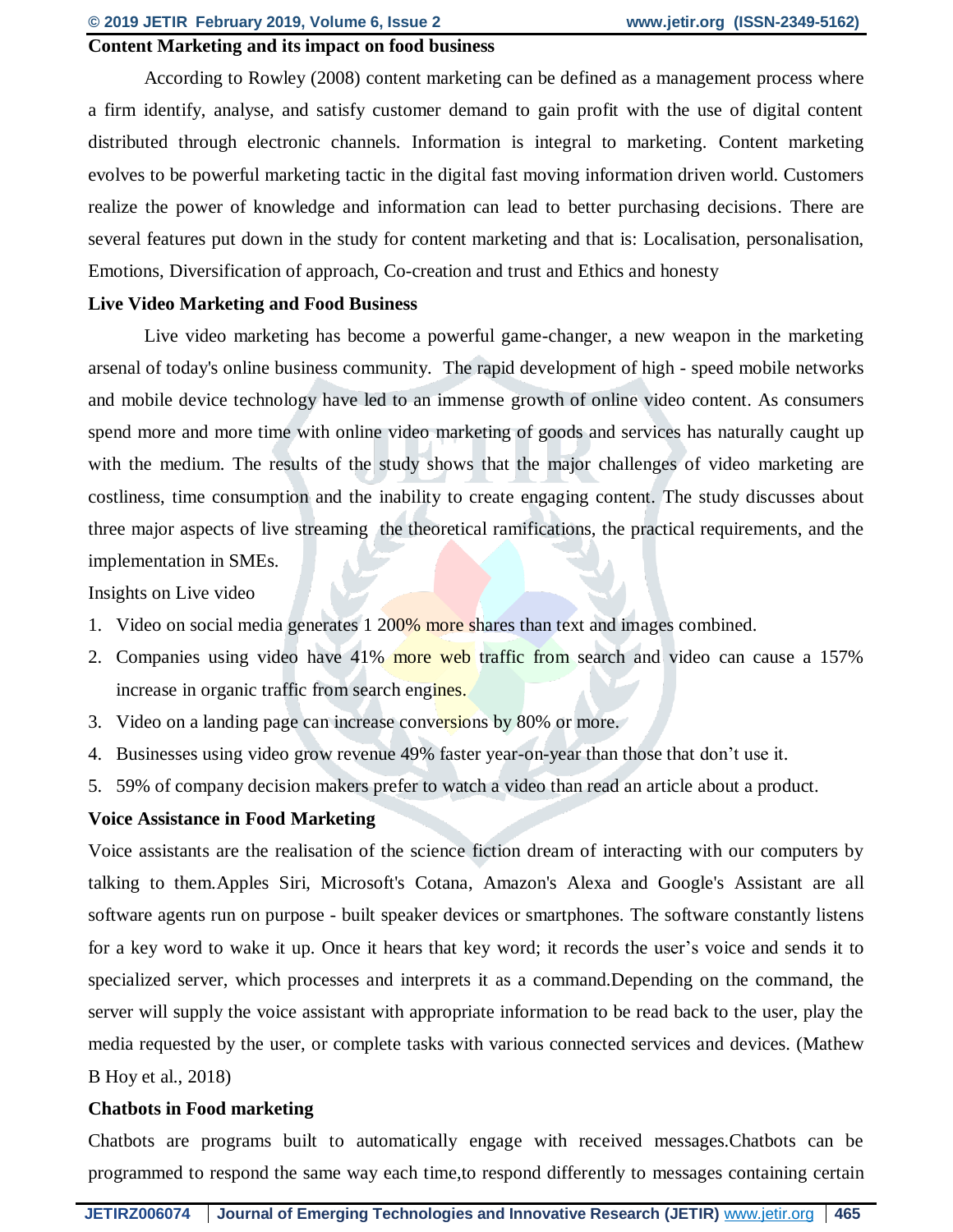# **© 2019 JETIR February 2019, Volume 6, Issue 2 www.jetir.org (ISSN-2349-5162)**

keywords and even to use machine learning to adapt their responses to fit the situation.The key things that the customer wants from the Chatbots are: 1.To get a quick answers to questions. 2. To resolve a complaint or problem. 3. To get a more detailed answer to a query. 4. Finding a human customer service agent. Amazon just opened a store without any cashier or self-checkouts, limiting human interactions to those only absolutely necessary. Advantages of Chatbots are: Save time and money. Generate leads and revenues, Guide users to better outcomes, Provide "After Hours" support, Engage Users in a unique way. Six key features of interactive media—ubiquitous connectivity, personalization, peer-to-peer networking, engagement, immersion, and Content creation—are emblematic of the ways in which young people are both shaping and being shaped by this new digital culture.

### **Ephemeral marketing - Snapchat**

Ephemeral marketing is a platform for digital marketing that displays shared content for a limited period of time and this have become a prominent component of the socio eco system.According to the data collected in this article,Snapchat interactions were perceived as more enjoyable and associated with more positive mood than other communication technologies. Snapchat was viewed as a lightweight channel for sharing spontaneous experiences with trusted ties.Photo sharing over mobile devices supports a range of purposes,including recording memories and supporting relationships, Selfpresentation and self-expression.

# **Geo-Fencing**

Location based marketing provides an invaluable opportunity for advertising seeking to reach consumers based on the specific geographic areas they visit. With geo-fencing , advertisers can create audiences through custom targeting shapes with pin point precision even based on specific dates and times ,and then serve them up to 30 days after. Brick and Mortar locations can also measure online to offline conversions and gauge the amount of foot traffic attributable to a campaign.

Geo-Fencing stepwise process: A virtual boundary is drawn around a physical location or created via a GeoJSON file upload- A user enters the geo-fenced location -The user is served ads from the campaign The advertising network can also target adverts based on the business rules of the advertiser or based on the profiles of the users:

Geo-Targeting: online advertising has the ability to target markets by country, province or city, and can even drill them down to something as specific as their IP address.

Operating System / Browser Type: markets can further be targeted via networks or browser types such as Firefox, Internet Explorer, Safari, etc.

Connection Type: users can be segmented and targeted according to their Internet connection type, e.g. whether they use broadband or dial up connections.

Day and Time: advertisers can choose the time of day or day of the week when their adverts are shown. Advertisers can specify when their campaign should air, down to the minute. This usually depends on the client's objective for the campaign or the product itself.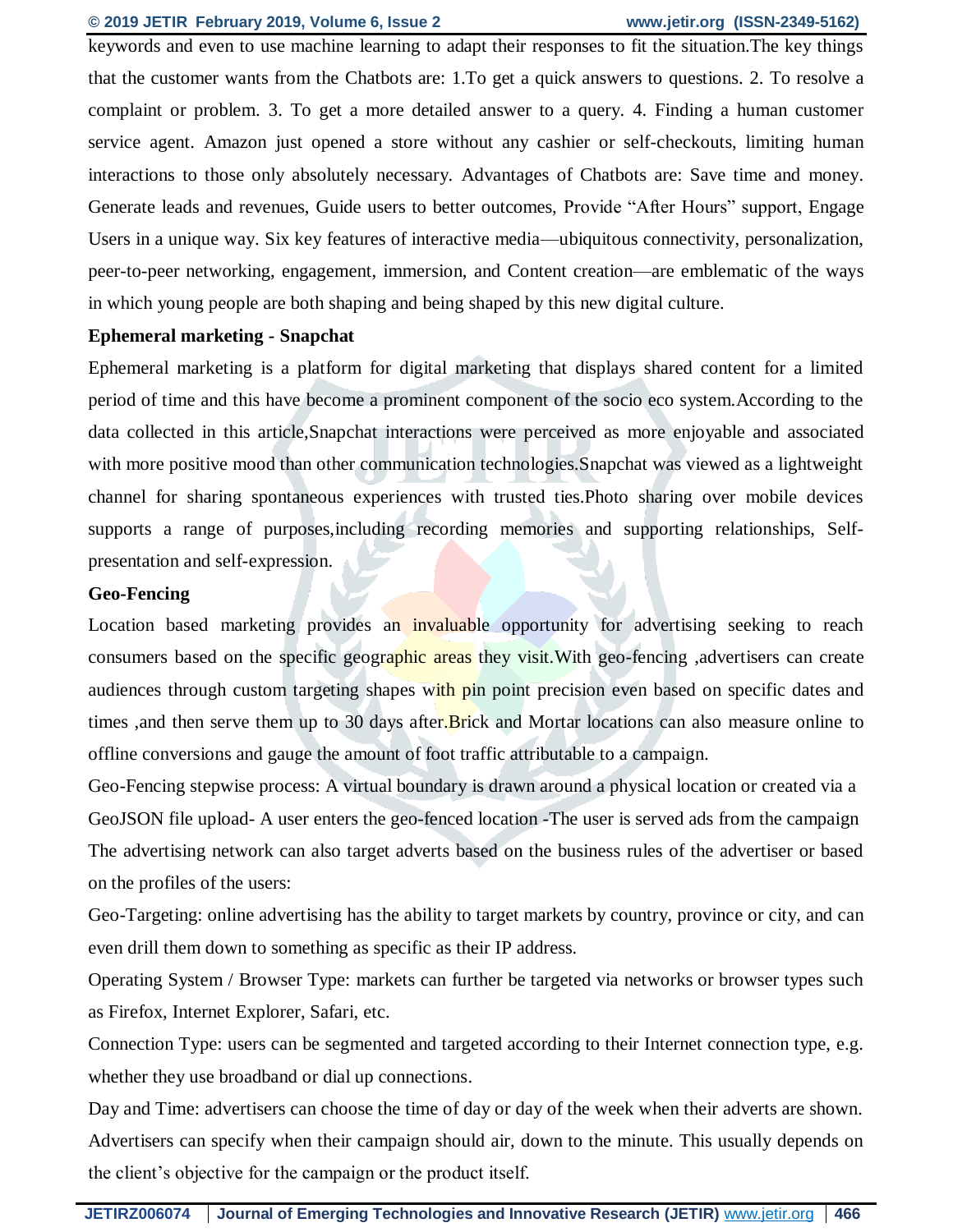Social Serving: web sites gather personal data about users and then serve each user with targeted and relevant advertising.

Behavioural Targeting: the advertising network uses the profile of a user (built up over previous web sites visited) to determine which adverts to show during a given visit. Networks can base this profile on cookies or on IP addresses..

Contextual Advertising: the ad server infers the optimum adverts to serve, based on the content of the page.

Geo Fencing is to define the goals.Marketers can leverage location to: Drive more foot traffic to the stores, Encourage sign up for loyalty program, Increase awareness, Drive sales through digital promotions, Encourage repeat foot traffic, Heighten personalized customer service.

Location outside of a physical store can also be geofenced like parks, entertainment and sport venues, universities and partner stores. Best practices for getting started: The recommended size for an outreach geofence is up to 5000 meters,The outreach geofence naming convention should be consistent with venue naming convention,Check in should be disabled on all outreach locations and Each outreach geofence should be tied to only one retail location.

#### **Conclusion**

Social media and advertising are both parts of integrated marketing communication. Social media provide avenues for broad reach, allow for interactivity, and often come with little cost (Kahle and Valette-Florence 2012). In addition, social media are beneficial for advertisers because consumers selfselect into lifestyle groups that make targeted marketing much easier (Kahle and Valette-Florence 2012). Marketers have easy access to consumers interested in a lifestyle incorporating sustainability by looking to sustainability groups on social media, searching for sustainability-related feeds, and creating ads that display when sustainability-related posts are made. Furthermore, social media have the potential to be a more credible advertising tool due to their personal characteristics (e.g., interactions, networking, interpersonal relations). Therefore, social media could be a more appropriate platform for green advertising and social campaigns via these electronic word of mouth (eWOM) modes of indirect communication rather than commercial food advertising and food marketing.

#### **Bibliography**

- 1. Amruta VijayPawar (2014) Study of the Effectiveness of Online Marketing on Integrated Marketing Communication. Navi Mumbai: D.Y.Patil University
- 2. Andrea E (2016) Digital Marketing influence in the food sector ; A case study ;Eatly and its associated companies analysis, Università Ca' Foscari Venezia, Ilaria Bortolato.
- 3. Angel W,Rashad Y (2015) The Review of Content Marketing as a New Trend in Marketing Practices;International Journal of Management, Accounitng and Economics.
- 4. Anthony C, David S, Chris O. Imafidon, Titus B Watmon (2010) Geofencing Engineering Design and Methodology. Proceeding of the International multiconference of computer engineers